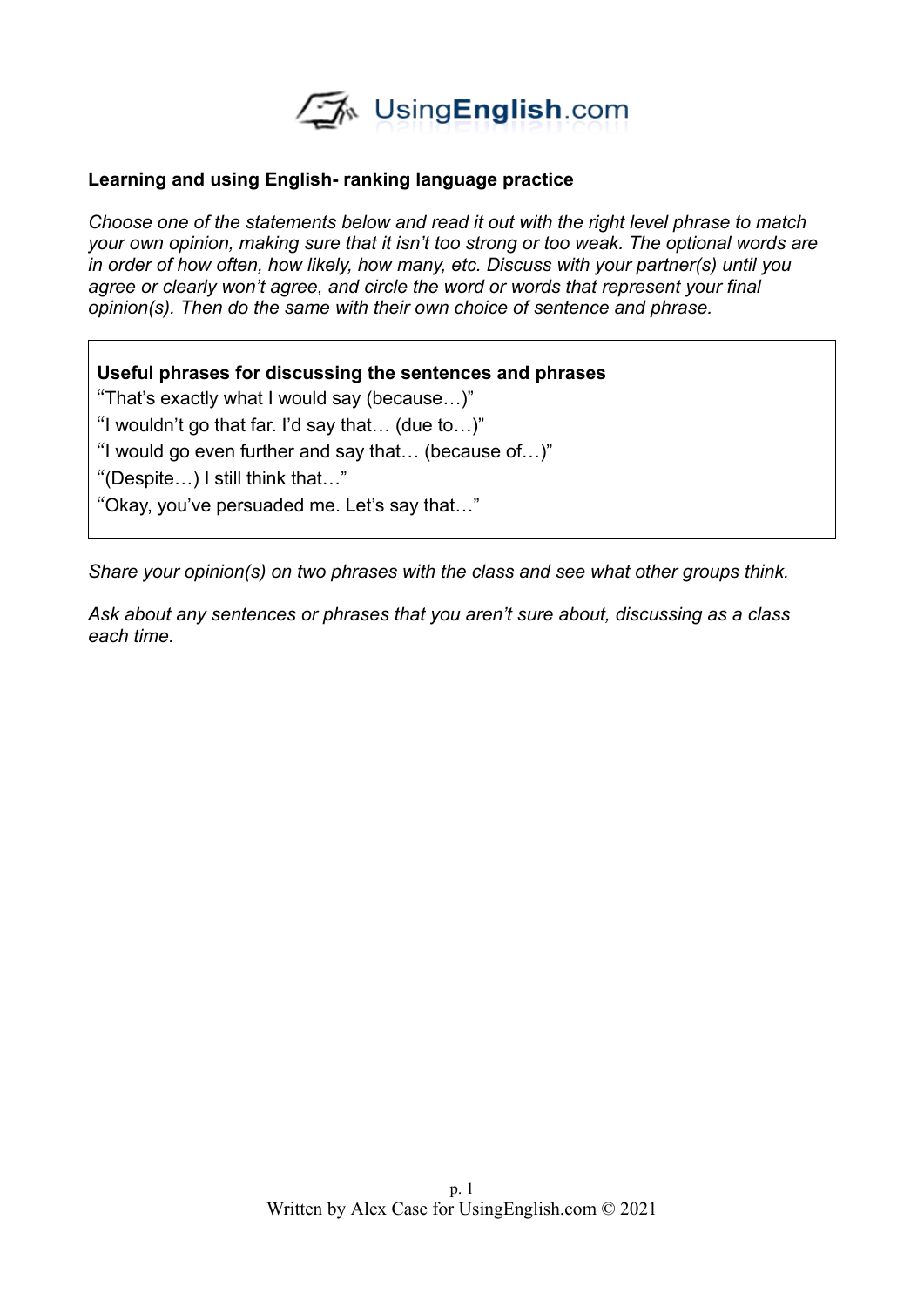

## **Sentences on the English language to discuss**

- Absolutely all/ Virtually all/ Almost all/ The vast majority of/ Most/ Many/ Some/ A minority of/ A small minority of/ A tiny minority of/ None of students in this country's schools will need English in their future jobs.
- All/ Very nearly all/ Nearly all/ The majority of/ A large number of/ A number of/ A small percentage of/ A very small fraction of/ Almost no/ No companies in this country should switch their official office language to English.
- Being able to get more foreign students will be utterly crucial/ extremely important/ really important/ quite important/ not very important/ totally unimportant for this country's universities over the next 20 years.
- Being able to speak English fluently will be absolutely essential/ incredibly important/ very important/ fairly important/ not so important/ completely unimportant for the majority of working people in the year 2025.
- Employers in this country without fail/ practically always/ generally/ frequently/ at times/ seldom/ practically never/ don't ever prioritise English language skills when they are looking for new staff.
- English language levels in this country are much much worse than/ far worse than/ considerably worse than/ somewhat worse than/ a bit worse than/ a tiny bit worse than/ more or less the same as/ slightly better than/ substantially better than/ much better than in other countries with similar economies.
- Learning something like history through English is always/ nearly always/ usually/ often/ sometimes/ rarely/ almost never/ never better than actually studying the grammar etc of the language.
- Most students find language learning absolutely fascinating/ incredibly interesting/ very interesting/ fairly interesting/ not very interesting/ totally uninteresting.
- Other non-native English speakers use the difficult idioms etc of native speakers all the time/ most of the time/ occasionally/ once in a blue moon.
- Speaking English will definitely/ will almost certainly/ will probably/ may well/ might/ could possibly/ could conceivably/ almost certainly won't/ definitely won't become less important as technology improves.
- Students' English language test scores are usually completely identical to/ virtually identical to/ almost the same as/ incredibly similar to/ really similar to/ somewhat similar to/ very different from/ almost totally different from/ totally different from their ability to use English in their studies, jobs and lives.
- The number of people from overseas studying in this country's universities is likely to accelerate/ increase dramatically/ rise sharply/ climb substantially/ creep up/ flatten out/ remain stable/ drop slightly/ fall quite a lot/ fall rapidly/ collapse from now until 2050.
- There is no doubt that/ It is almost certain that/ It is likely that/ It is perhaps the case that/ It is highly unlikely that/ There is next to no chance that/ There is no chance that students will want to focus more and more on English in the future (rather than on a wider range of languages).
- Writing a publishable English-language academic paper is absolutely impossible/ almost impossible/ extremely difficult/ really hard/ somewhat challenging/ a little tricky/ very easy/ incredibly easy/ a total cinch.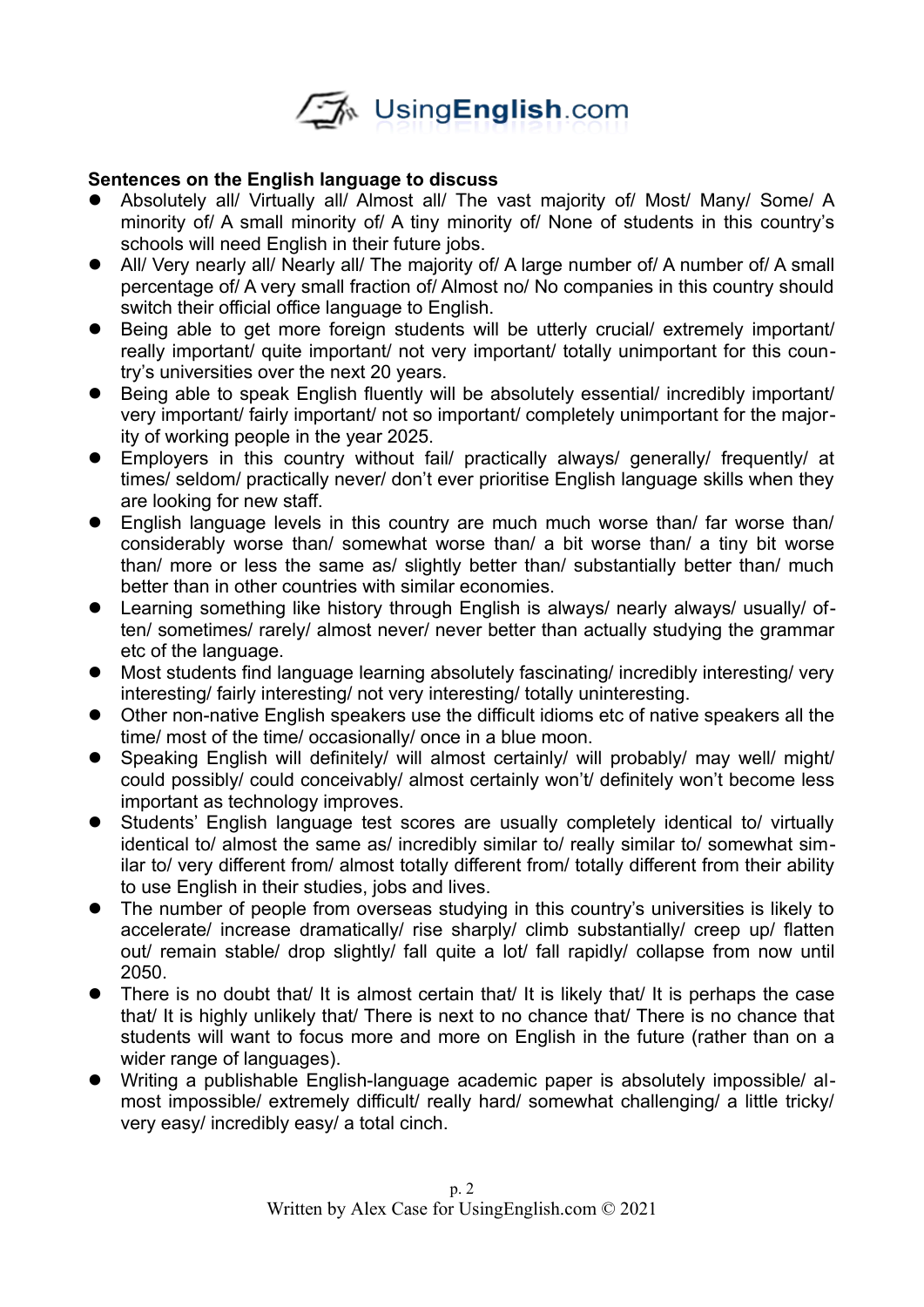

*First of all without looking above, write as many phrases as you can in the right places below, with ones with the same meaning next to each other. Start with just this page.*  **How often** without fail

not ever

**How many/ How much/ How many percent/ What fraction/ What proportion** all

none of

**How likely/ How probable** no doubt

no chance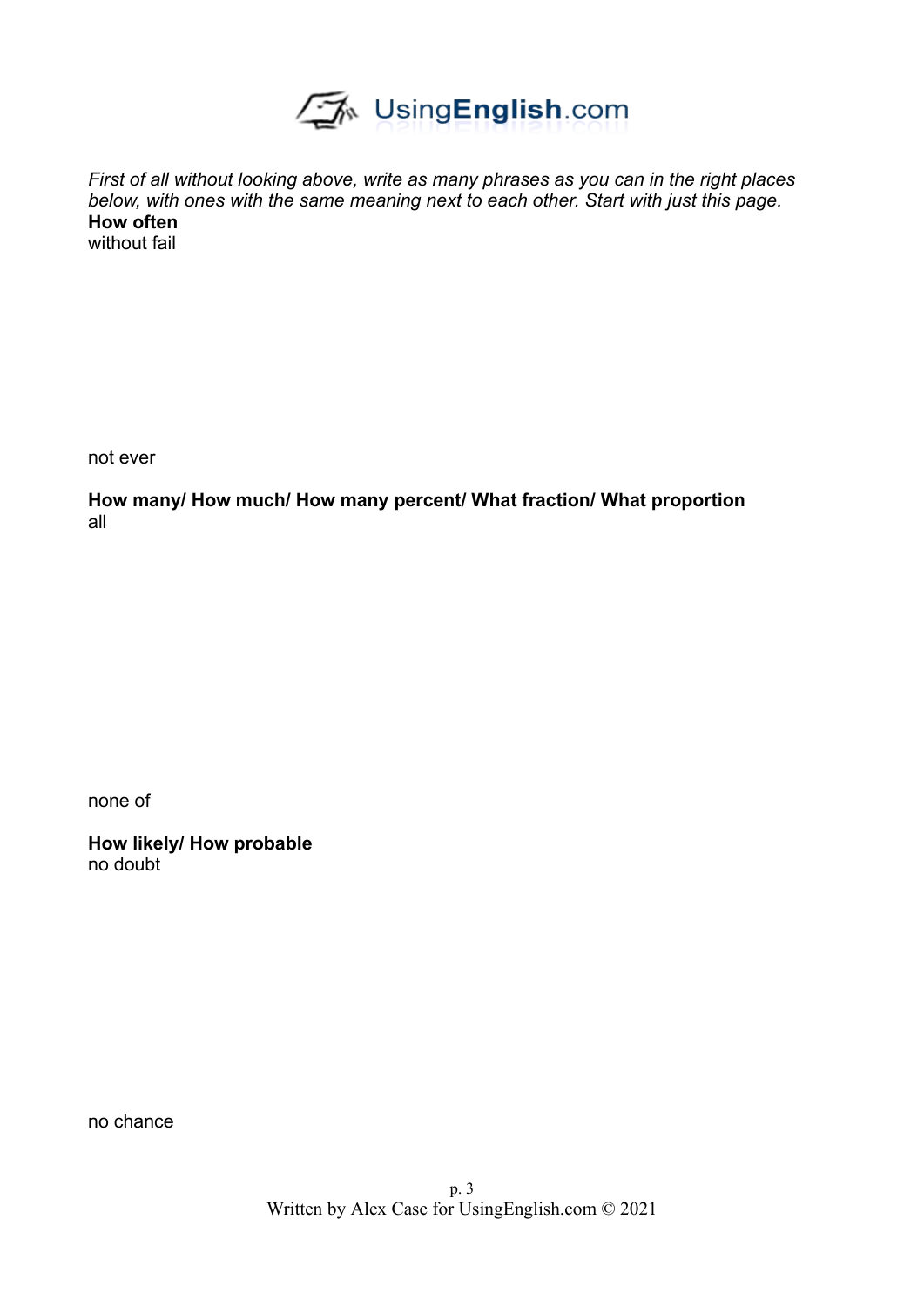

**How + adjective (e.g. How important)** utterly crucial

completely unimportant

**How much more…/ How much …er** much much more…

a tiny bit …er

**How similar/ How different** completely identical to

totally different from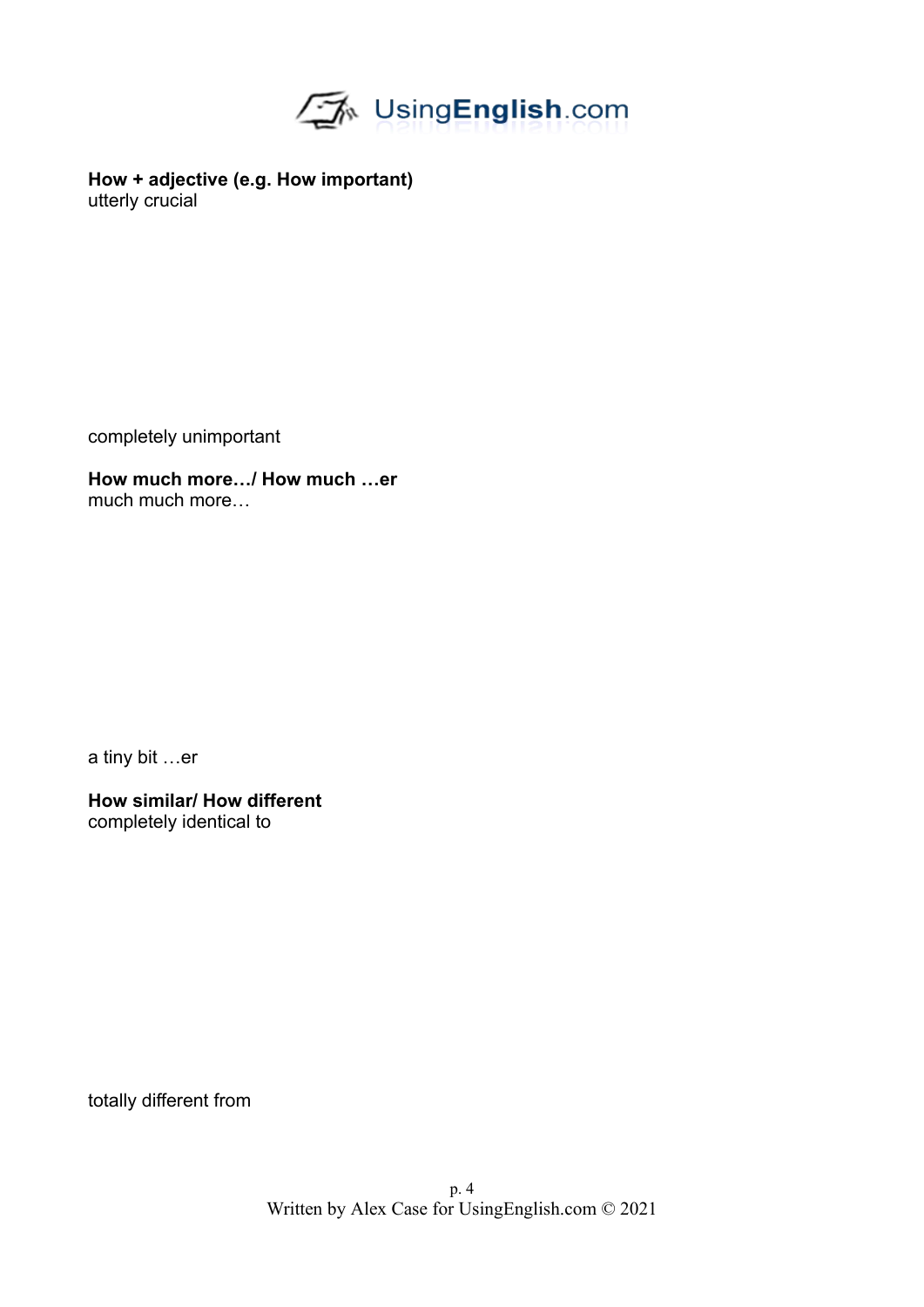

#### **Mixed answers**

a large number of a minority of a number of a small minority of a small percentage of a tiny minority of a very small fraction of absolutely all almost all almost certain(ly) almost certainly not almost never almost no always at times could conceivably could possibly definitely frequently generally highly unlikely likely many may well might most most of the time (very) nearly all nearly always never next to no chance no occasionally often once in a blue moon perhaps practically… probably rarely seldom some(times) the majority of the vast majority of usually virtually all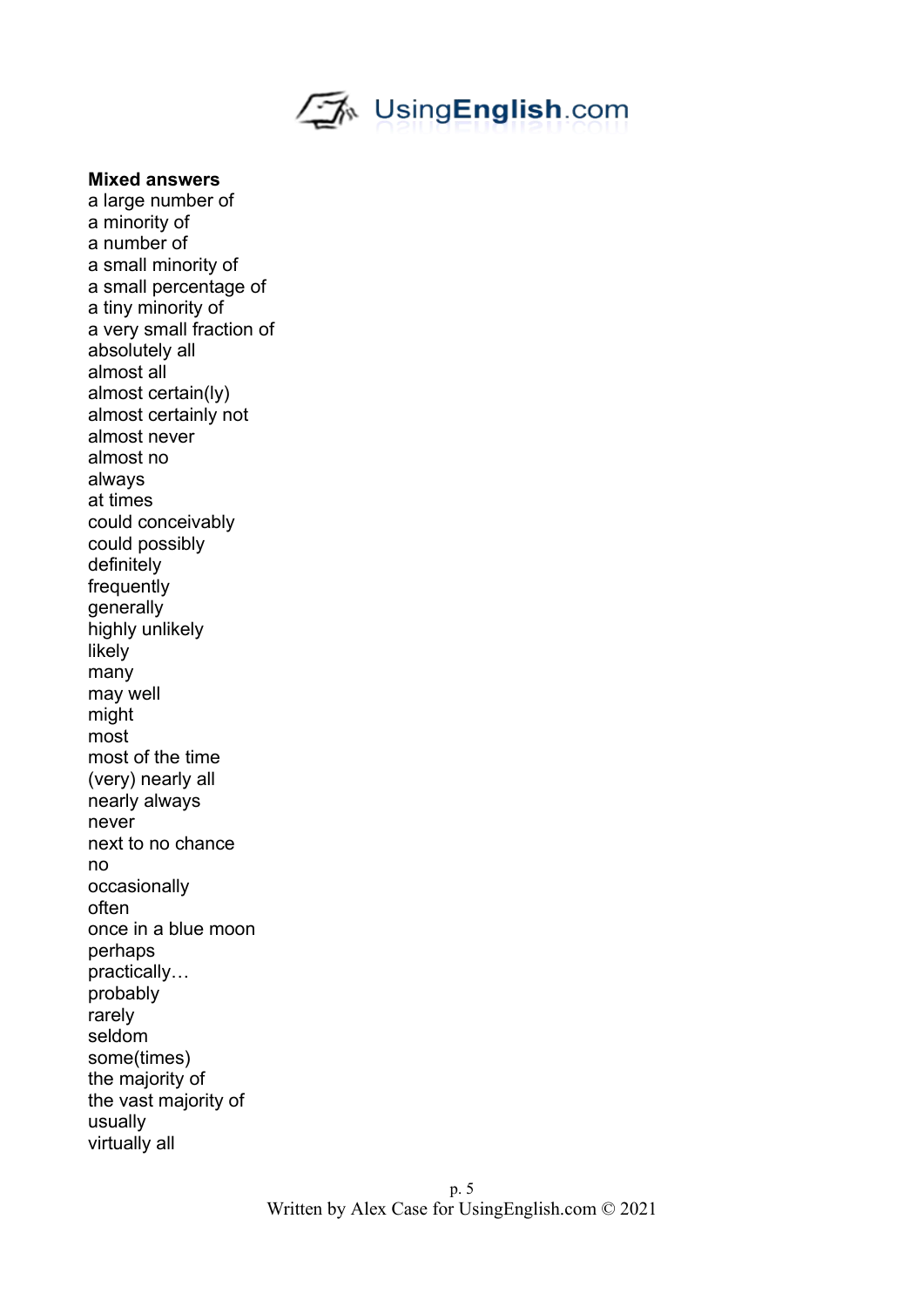

a bit absolutely essential almost the same as almost totally different from considerably extremely… fairly… far incredibly similar to incredibly… much not so… not very… quite… really similar to really… slightly somewhat somewhat similar to substantially totally un… very different from very… virtually identical to

*Do the same with trends language.*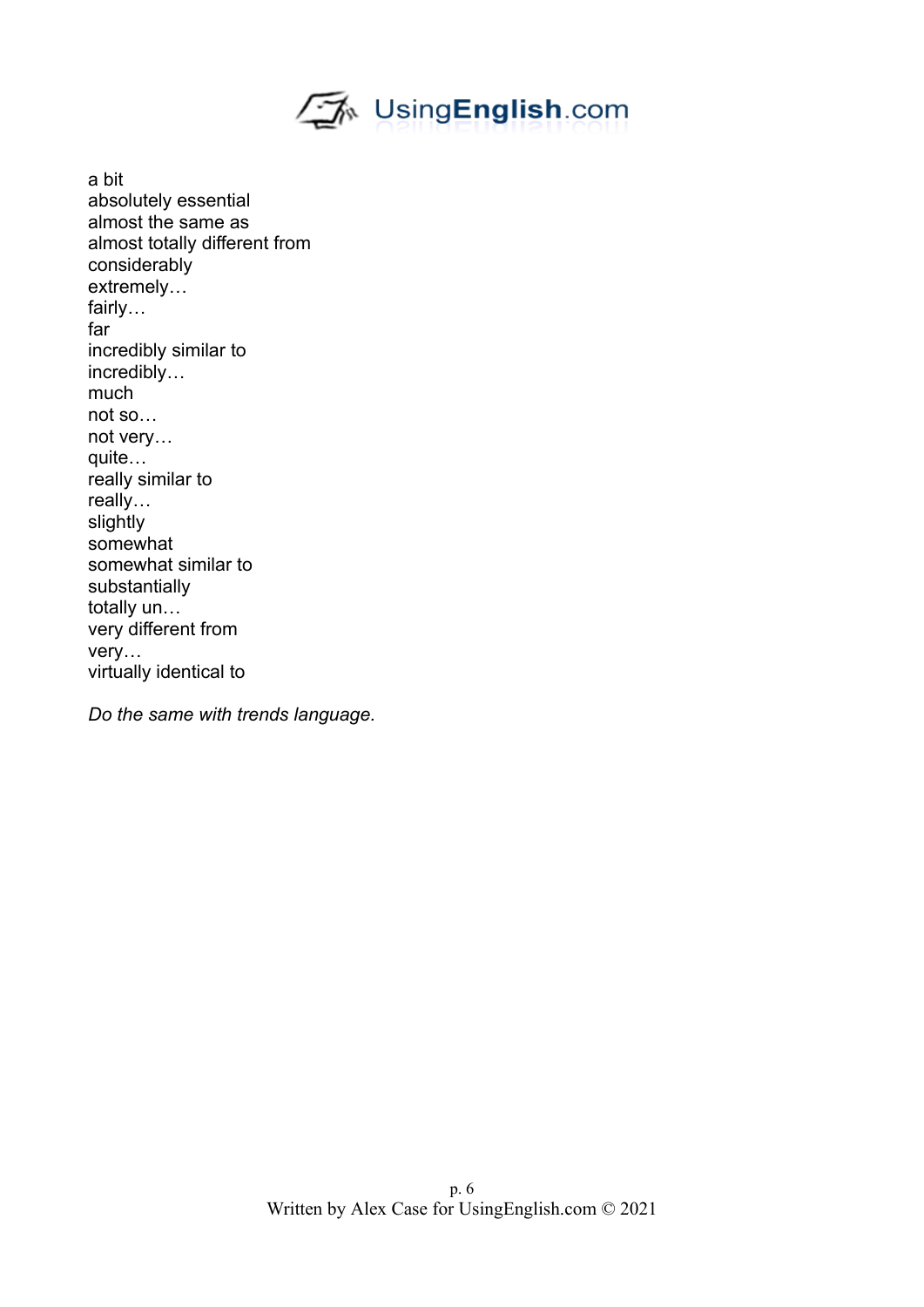

### **Suggested answers**

*Many other answers are possible, and some could go in slightly different positions, so please check if you wrote anything different.* 

## **How often**

always/ without fail/ all the time practically always nearly always usually/ generally/ most of the time often/ frequently sometimes at times/ occasionally rarely/ seldom almost never practically never/ once in a blue moon not ever/ never

# **How many/ How much/ How many percent/ What fraction/ What proportion**

absolutely all/ all virtually all/ very nearly all almost all/ nearly all the vast majority of most/ the majority of many/ a large number of some/ a number of a minority of a small minority of/ a small percentage of a tiny minority of/ a very small fraction of almost no no/ none of

## **How likely/ How probable**

definitely/ no doubt almost certainly/ almost certain probably/ likely may well might/ perhaps could possibly could conceivably/ highly unlikely almost certainly not/ next to no chance no chance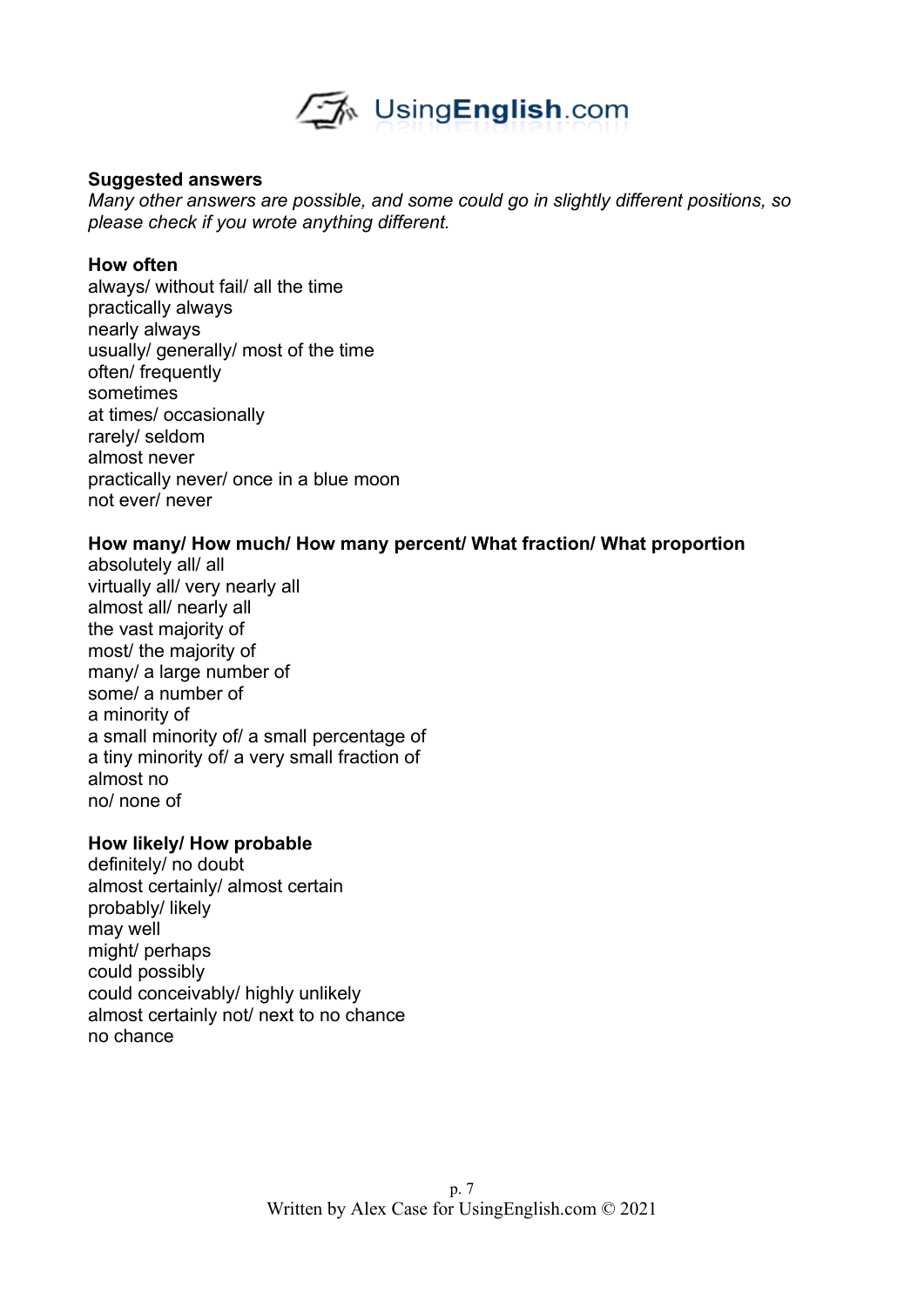

#### **How important**

utterly crucial/ absolutely essential extremely important/ incredibly important really important/ very important quite important/ fairly important not very important/ not so important totally unimportant/ completely unimportant

## **How much more…/ How much …er**

much much more… far/ much substantially/ considerably somewhat a bit/ slightly a tiny bit …er

#### **How similar/ How different**

completely identical to virtually identical to almost the same as incredibly similar to really similar to somewhat similar to very different from almost totally different from totally different from

#### **How big a change/ What the trend is**

accelerate increase dramatically rise sharply climb substantially creep up flatten out remain stable drop slightly fall quite a lot fall rapidly collapse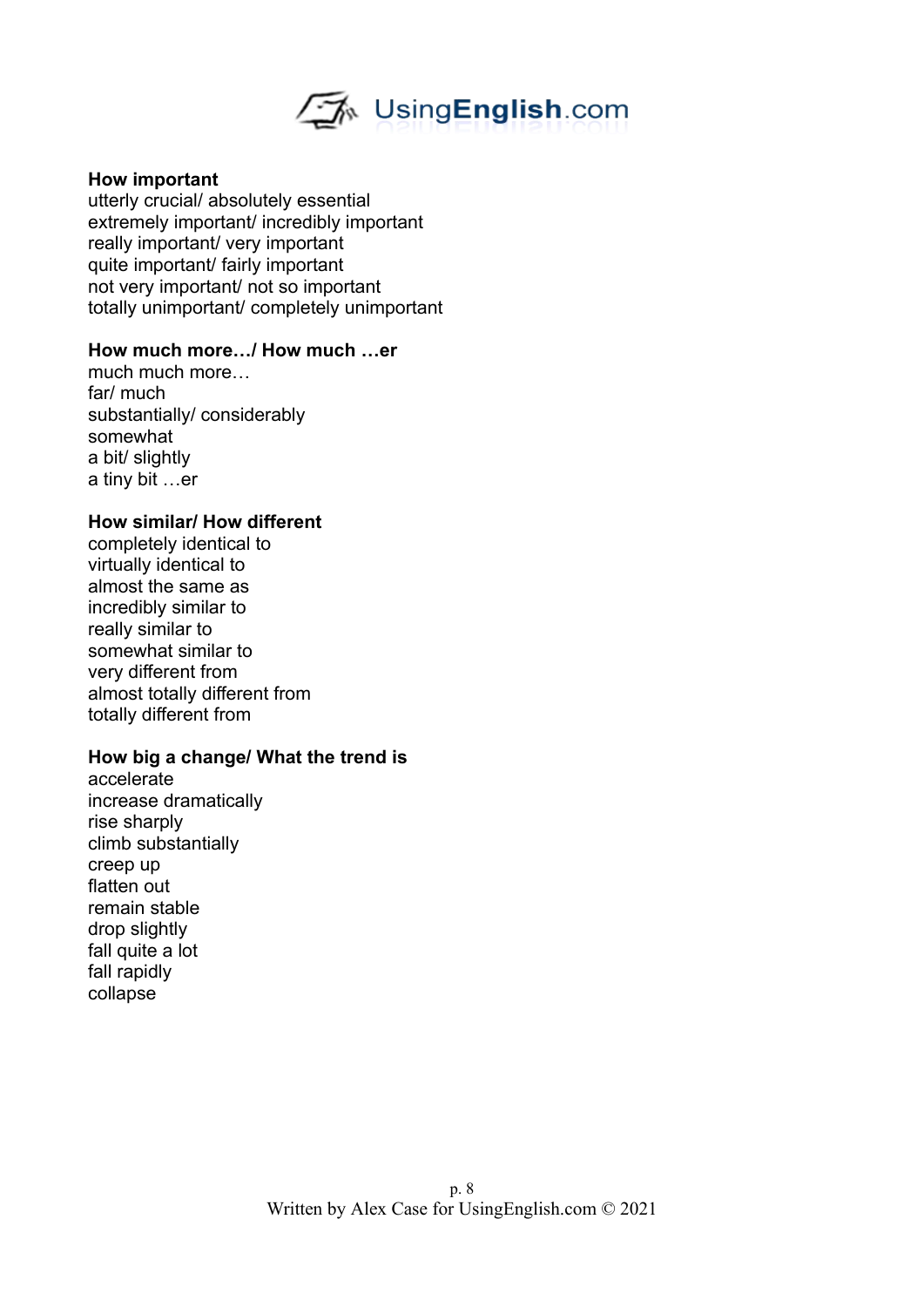

# **Discussion questions for ranking language practice**

*Use language which can be ranked like that above to discuss your answers to some of these questions, starting with any you like.* 

- How annoyed would staff be if you changed their office language to English?
- How big does your vocabulary need to be in order to be able to study at a foreign university?
- How busy are most university students in your country? How would that change if they had to take some or all of their usual classes in English instead of in their own lanquage?
- How complicated would it be to change the start of the academic year (e.g. from April to October)?
- How different is learning a first language and learning foreign languages?
- How difficult is it to do academic research in your field without being able to read well in English?
- How disappointed would students be if they found they the professors teaching in English were non-native English speakers?
- How expensive would it be to translate all university documents and websites into English?
- How good does your English need to be to be able to attend English-language university lectures on subjects such as social science?
- How good or bad is the English of the oldest university professors in your country?
- How hard would it be to write your final dissertation/ thesis in English?
- How important is studying abroad?
- How impressed would future employers be if you had the top score in an English-language test?
- How likely is it that Chinese as a foreign language will become more popular?
- How likely are you to have foreign colleagues in your workplace in the future?
- How motivated would you be if you had to reach a certain TOEFL or IELTS score before you could graduate from university?
- How much easier is it to learn a second language when you are young?
- How nervous would you be if your future employer decided to transfer you abroad?
- How often should English language learners use translation?
- How similar is learning English and other foreign languages?
- How tiring is it to take notes in a one-hour English-language lecture on another subject (e.g. psychology)?
- How unique is your language?
- How useful is having English conversations with other people from your country?
- What fraction of university professors in this country should be from overseas?
- What percentage of lectures in universities in this country should be offered in English?
- What proportion of university lecturers in this country wouldn't be able to run their courses in English?
- What would be a good proportion of overseas students in universities in this country? What would be too much?

*Ask about any questions you don't understand, are not sure the answer to, etc.*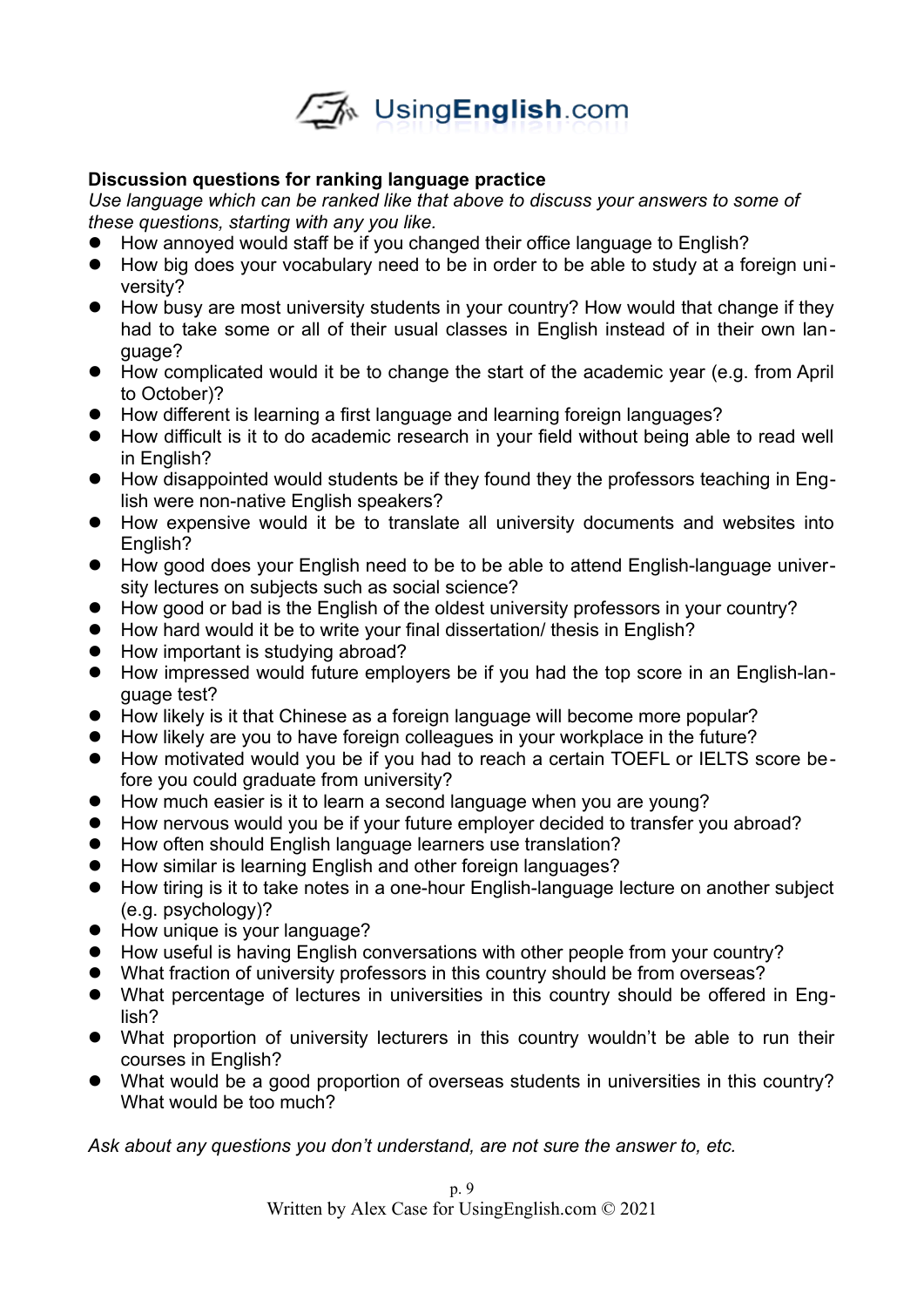